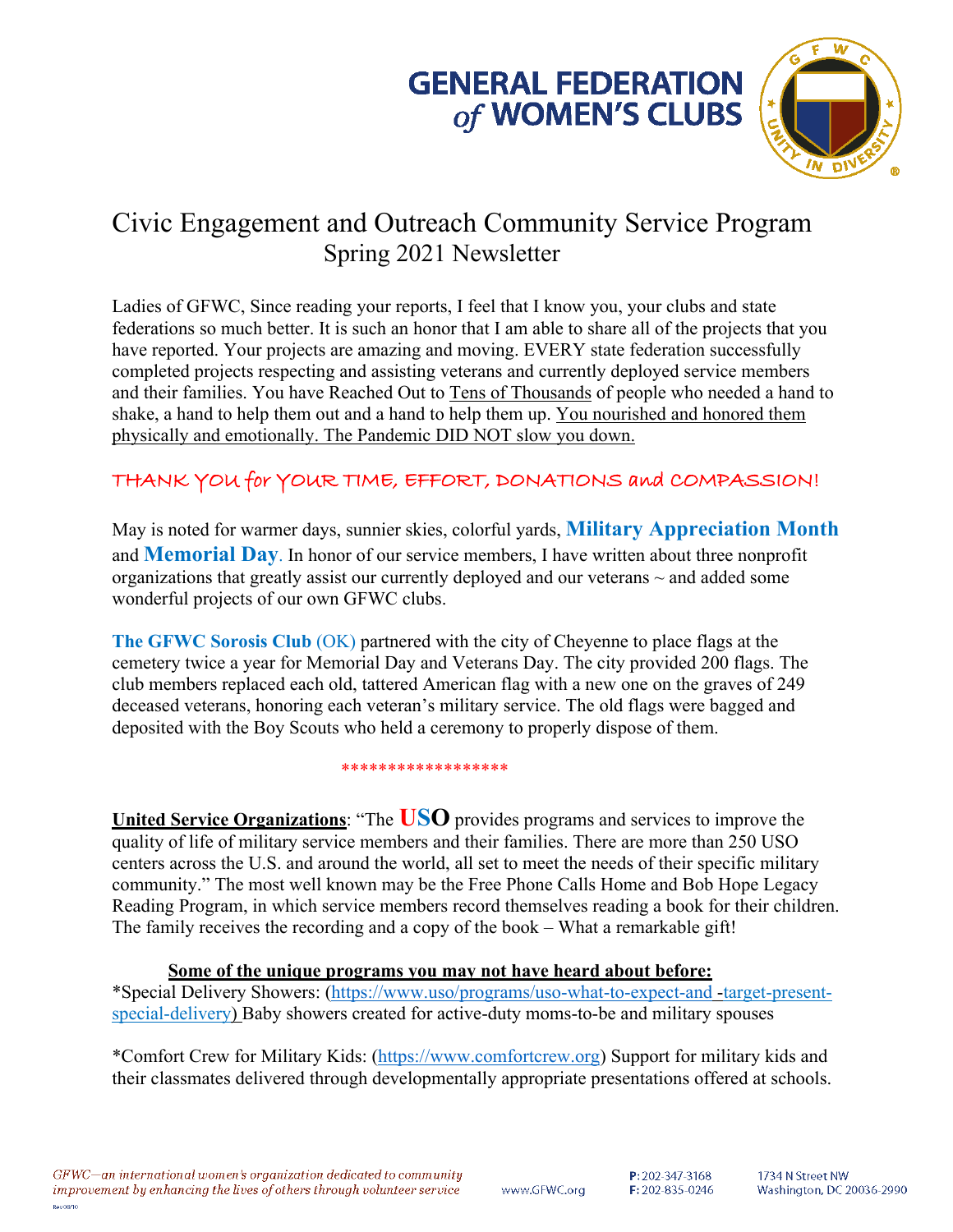\*Operation That's My Dress: (https://www.uso.org/programs/operation-that-s-my-dress) Events for military teens, female service members and spouses to choose fashionable new prom or cocktail dresses for formal events.

**The GFWC Wilmington Woman's Club (NC)** adopted Fox Company, which included the daughter of a WWC member. Fox Company deployed to an undisclosed desert area and arrived without their personal belongings. Clubwomen made a quick donation to the **USO-NC** to cover immediate needs. Club members then initiated an ongoing letter and card writing program to those serving in Fox Company and wrote 159 notes for holidays. The highlight for Fox Company was the arrival in March, in the middle of the desert, of 50 boxes of Girl Scout cookies!

**GFWC Village Improvement Association of Rehoboth Beach (DE)** has assisted the **USO** for the past 16 years. The intent is to provide holiday stockings for active-duty military who are stationed overseas. 61 of the 236 members donated 248 hours to cut and sew over 260 stockings, donated 320 Beanie Babies, 200 holiday cards, 200 packets of Snowman Soup, 86 knitted wool caps, toiletries, snacks and candy. The items filled 7 carloads which were taken to the main organizing facility in Delaware. After shipment to Chicago, they were sent to active-duty military world-wide.

The **GFWC/IFC Regional Readers ESO Club (IN)** held a cookie walk to raise money to donate to the USO. 23 varieties of cookies and 5 nut rolls were sold. Family members and friends were offered a pre-sale on FB. The sale was held in a member's garage and people were asked to enter and purchase cookies one at a time. The profit of \$6oo.oo was given to the **USO.**

### \*\*\*\*\*\*\*\*\*\*\*\*\*\*\*\*\*\*\*

**DAV (Disabled American Veterans):** "DAV is a strong and influential advocate for veterans, fighting on their behalf to ensure they receive the full range of services and protections they deserve, including Women Veterans." This is all done with donations. The Transportation Program provides free rides to VA Medical Centers for clinic visits; services such as grocery shopping, yard work and companionship are also provided. They are a fierce advocate for mental health care, run a National Disabled Winter Sports Clinic and can provide Disaster Relief funds.

**"On Capitol Hill, DAV helps promote policies/legislation which ensure veterans and their families can live with respect and dignity**." Researching the DAV site, I saw – and signed up for- virtual notifications concerning new bills that have been introduced to the U.S. Senate or House of Representatives that effect veterans. These are sent by Steven Whitehead, DAVA National Commander. The message states the bill, who introduced it, and the rationale. At the bottom of the page there is a button to click that reads, "Take Action" that will send your message regarding this bill to your U.S. Senator or Representative. **It is a very easy way to advocate for our veterans' rights. Share with your club. Do your research. Check your state resolutions**. Then take action! www.dav.org/donate www.dav.org/news www.dav.org

\*\*\*\*\*\*\*\*\*\*\*\*\*\*\*\*\*